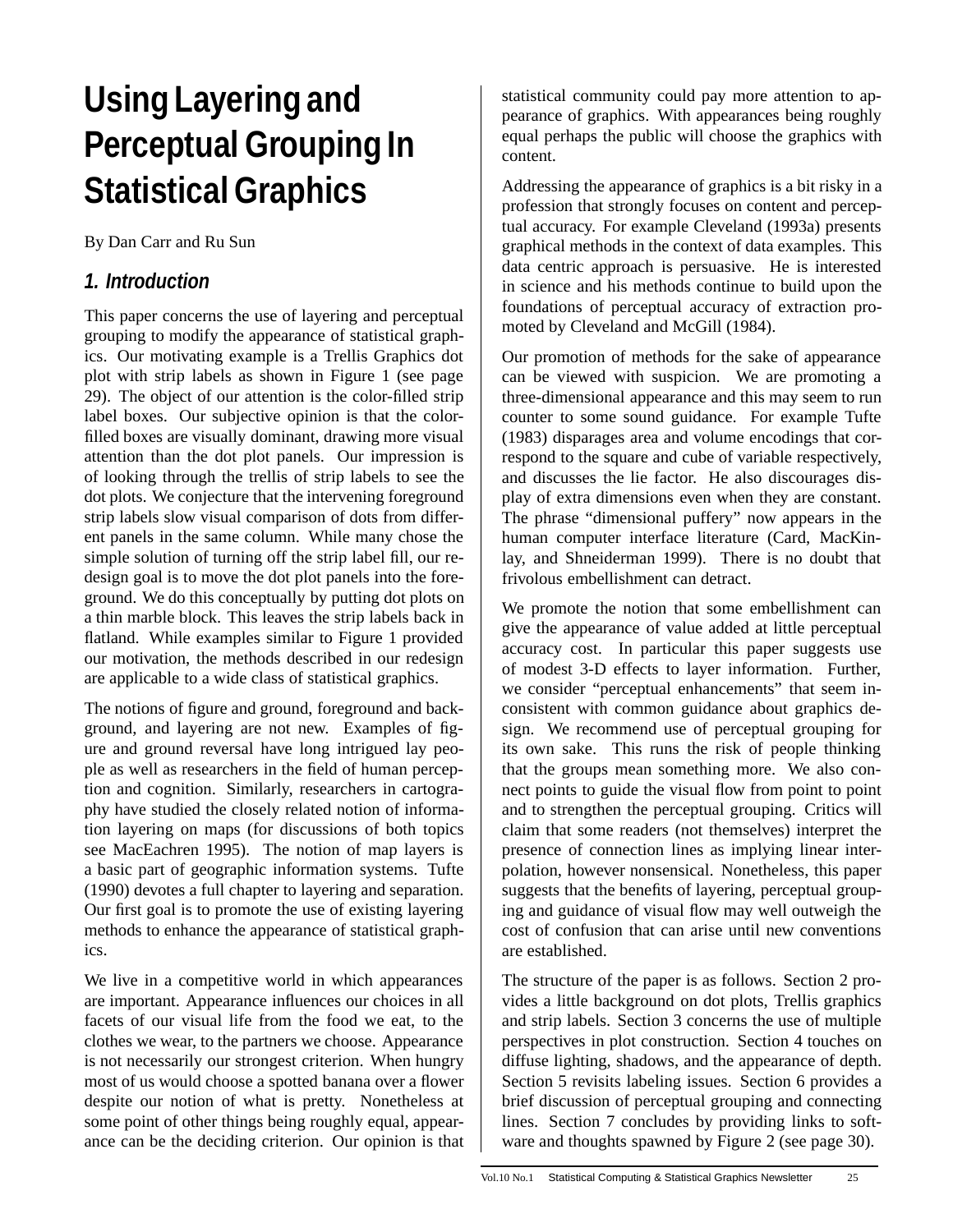## **2. Dot plots, Trellis Graphics, and Layering of Strip Labels**

Consider dot plots. Every time I (Dan) return to the work of Cleveland and McGill (1984) or Cleveland (1985), I am impressed by the simple elegance of the dot plot concept and the numerous design variations that such simplicity facilitates. My work with federal agencies started with an attempt to promote dot plots. So far most of these efforts have failed. Other than the rowlabeled dot plots that I promoted for use in the Atlas of United States Mortality (Pickle et al. 1997), I have yet to see a dot plot in a major federal publication. Perhaps the biggest reason is that dot plots are not a push button option in widely used spreadsheet graphics.

The Trellis graphics in Splus represent a major step forward from the 1970's business graphics that are characteristic of shreadsheet software. The color versions can be quite attractive while conveying information with integrity. The Trellis design provides a general approach to multiway, multipanel and even multipage graphics. This generality necessitated the development of a general approach to labeling. Strip labels emerged as a elegant solution to multiway panel labeling challenge. However, our opinion is that this general labeling solution is not necessarily optimal for special cases.

As indicated in the introduction we think that strip labels between graphics panels impede comparison down the panels within the same column. For this reason, we often prefer some of Cleveland's (1985) earlier dot plot designs that keep the labeling in the margins. Our redesign goal here, however, is to retain the panel strip labels (at least in some form), while attempting to promote comparisons across vertical panels by bringing the panels into the foreground. This is a task in relayering information.

There are different ways to go about relayering information. We conjecture that the strip labels appear in the foreground because the color fill calls attention to areas. It seems that area symbols dominate over line and point symbols. One relayering option simply avoids the color fill. Another option makes the dots even bigger so they effectively become area symbols that compete on an equal footing with strip labels. We think the strip labels provide a visual barrier to vertical visual flow even though they appear in the same visual layer as the dots. Thus we strive to reduce the impact of this visual barrier by using 3-D effects that bring the graphics panels into the foreground.

## **3. The Marble Block and Perspective Views**

As indicated above and shown in Figure 2 (page 30), our simple idea for bringing the graphics panels into the foreground is to place them on thin marble blocks. Simple perspective views that include the block surface and sides provide a 3-D appearance. The details about perspective views can be found in numerous sources such as Foley, van Dam, Feiner, and Hughers (1990), Carr(1994), and Blinn (1996). We want to show the marble blocks in a way that minimizes the area that is consumed by the 3-D construction. Toward this end we digress for a moment.

It is fun to play with perspective views. The impossible tribar of Penrose (1958) and the artwork of M. C. Escher (for example see Ernst 1976) have delighted people around the world. Humans have an amazing ability to maintain a local perspective that is not globally consistent. For many situations local is good enough. For example the construction of the "infinity enlarged" stereo pairs projection (see Carr 1994) effectively moves the center of projection (in this case the mid- point between the eyes) in front of every single point in the plot before projecting the point onto the surface. This provides the key to a space saving view of our marble block.

To save space we position the viewpoint so we see only one block side. As shown in Figure 2, our viewpoint choice is below the center of each block and beyond the block boundary so we see only the lower block side. Maintaining the same relative viewpoint for each block provides the basis for constructing Figure 2. This raises the question of what to do when panels touch left and right. Currently, we move the viewpoint again so the shared edge is right in front of us.

Figure 2 shows our hopping about perspective construction of juxtaposed panels. Some previous examples (see Cleveland 1993b and discussant comments) show the two years of data superimposed on the same panels. For comparing barley yield across years we also prefer superposition to juxtaposition and note that the direct display of differences is helpful. Figure 2 has not been optimized for comparing years.

### **4. Diffuse lighting, shadows, and the appearance of depth**

In Figure 2 we are dealing with a solid block and not a wirefame. Thus we need to pay attention to surface rendering. An actual marble texture would be distracting so we chose to use a plain gray surface. Given the surface, the next step involves the use of lighting models. Lighting can create or enhance the appearance of depth and provide a sense value added relative to flat graphics.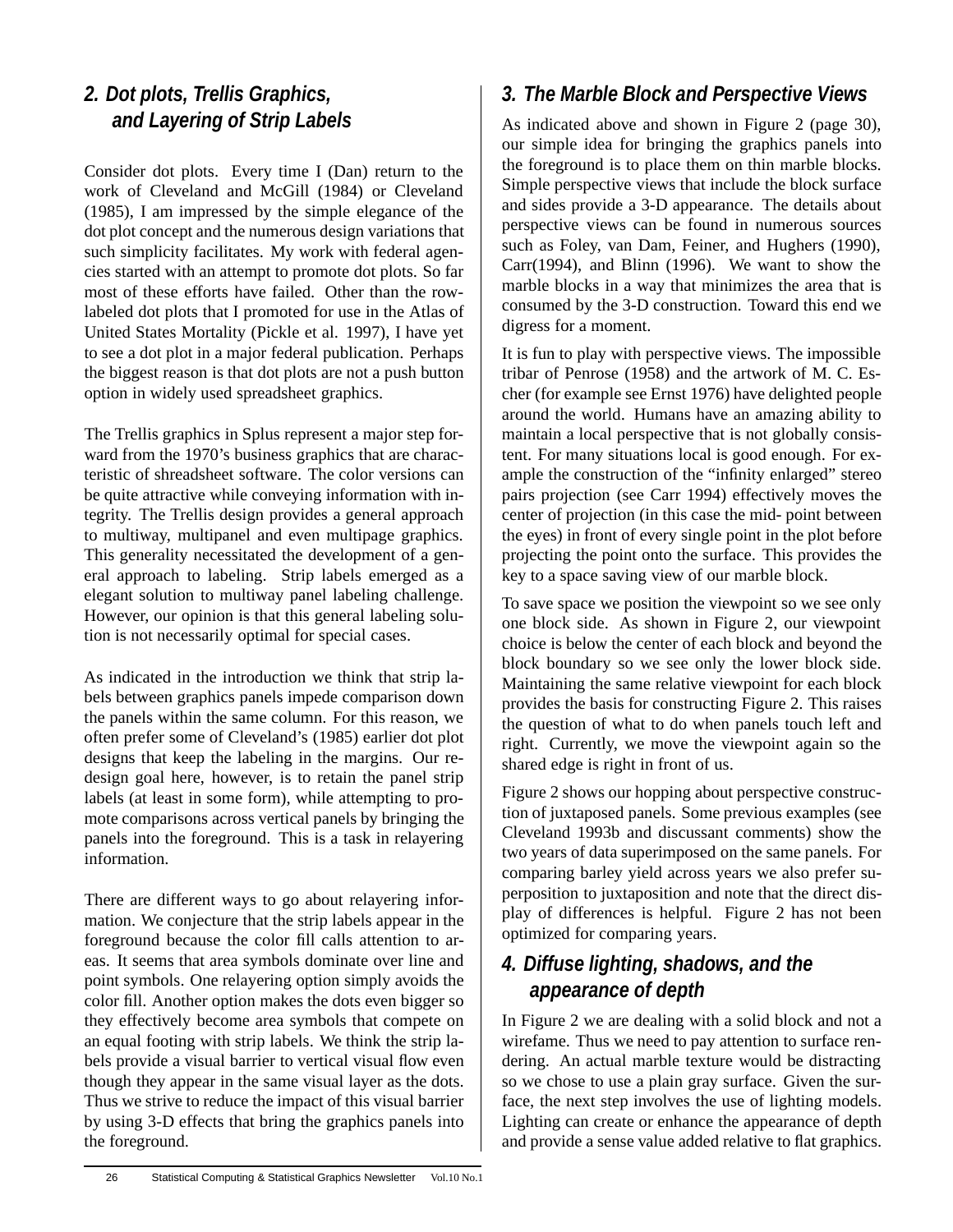

**Figure 3** Exploring ambient light and diffuse reflection.

Computer graphic classics (Foley, van Dam, Feiner, and Hughers1990; and Blinn 1996) describe illumination models and surface rendering. Those interested in rigorous treatment should refer to such sources. In brief, there are four basic facets to illumination models, ambient light, diffuse reflection, atmospheric attenuation, and specular reflection. Ambient light is the minimal light emitted by surfaces where the intensity does not depend on a specific light source. Phong shading (normal vector interpolated shading) and specular reflection are useful in producing 3-D appearance. These have been used effectively in density representations (see Wegman, Carr and Luo 1993). Here we focus on the use of diffuse reflection and shadows.

Given the reflective properties of a surface, the relative intensity of diffuse reflection from a point light source shining on a planar surface depends upon the angle between a line from the light source and the normal to surface. The light intensity (lightness, value or brightness depending on the literature) decreases with the cosine of this angle. In contrast to specular reflection, the diffuse light intensity does not vary with viewer's position (except when a surface becomes hidden). Figure 3 provides a simple illustration of ambient light and diffuse reflection. The lighting can make the figure appear as a truncated 3-D hexagon-based pyramid.

Where should the light source be positioned? The convention established by walking under the sun is that light comes from above. The computer graphics convention for simple single-light- source cases is that the light comes from the upper left. Figure 3 should appear to poke out of the surface toward the reader. Putting the light source at the lower right should make the pyramid poke into the surface. However, our visual system can do interesting things. The perception of directionality, above or below the surface, is fragile, and some readers experience the opposite of what is expected.

The construction for Figure 3 provides a nice review of vector operations and is suitable as a student exercise. Suppose we have a right handed coordinate system with the positive <sup>z</sup>-axis pointing toward the viewer. Suppose the center point of the polyhedron is  $(0,0,7)$ and the vertices are located at  $(\cos(ai), \sin(ai))$ , where  $ai = 0, 60, 120, 180, 240,$  and 300 degrees. The consecutive vertices of a triangular face can define the vectors corresponding to two edges. The cross product of these vectors defined the normal to the face. The dot product of the unit length normal and a unit direction vector (say [-.544,.314,.778]), from a light source at infinity gives the relative diffuse intensity  $(d*i*)$  for each triangular surface. Letting the gray level on a 0 to 1 scale be something like  $.2 + .7 * di$  provides plausible shading. This can be viewed as a mixture of ambient light and diffuse reflection. The ambient light provides a minimum value for the surfaces. A rough interpretation is that the ambient intensity is  $.1 + .8 * min(di)$ . The other gray levels are lighter due to diffuse reflection from the light source. We have avoided using pure white by choosing .7 rather than .8. This leaves a little room for specular highlights.

Figure 2 (page 30) conveys depth by 3-D perspective. The diffuse lighting comes into play when we color the quadrilateral below each panel. We do not bother with a precise diffuse reflection calculation but simply use a darker shade of gray.

Similarly we attempt to provide the appearance of grid lines etched into the surface by pairing the light and dark lines. The side of a groove away from the light (right side for vertical lines and bottom side for horizontal lines) should appear lighter since those surface catch more light. Ideally, a 3-D design should construct thin and shallow "v" shaped trenches and use proper diffuse lighting. The dots are more important than the reference lines, so the construction with etched lines is proper in terms of depth. Care must be taken in terms of line width and contrast so the lines are less salient than dots.

We choose to use red dots because the focal length for red makes the dots appear closer. Shadows for the dots provide another way to convey depth and make the dots appear closer. As Blinn (1996) indicates, simple shadow construction is often suffices to convey depth. Given that the light source is in the upper left shadows of an object appear to the lower right of the object. Drawing a dark gray image to the lower right before drawing the object provides the appearance of depth. The dots in Figure 3 illustrate this.

Lifting the dots off surface in Figure 3 causes some ambiguity. Should the reader judge the center of the dot or the center of its shadow when determining its value? The description here is explicit: the position of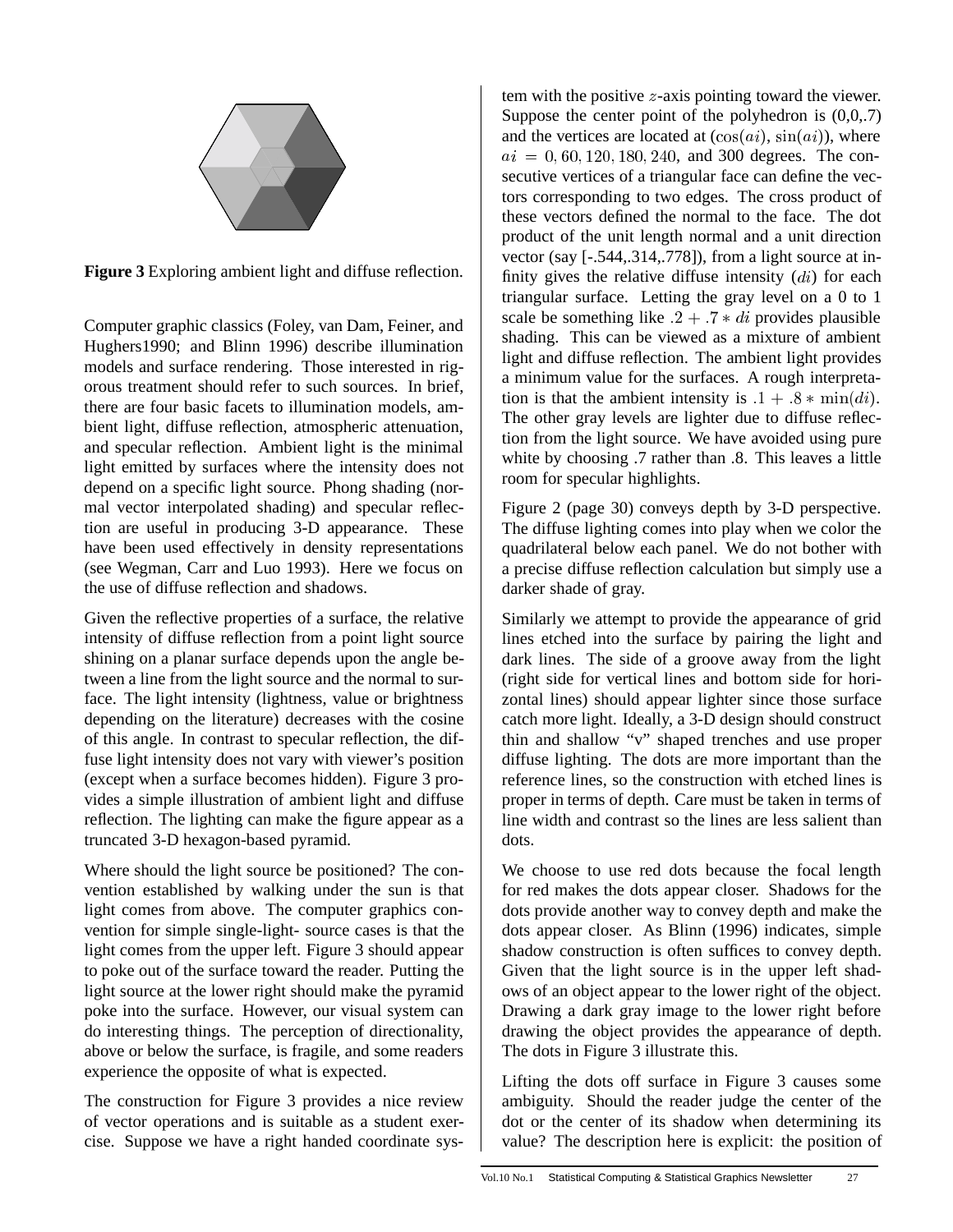the shadow is altered. However, without an established convention the viewer may reason that shadow on the surface should be judged against grid lines. If shadows are used, the shift should be slight. Our statistical Puritanism may incline us not to use shadows, but we confess that a little bit of shadow is fun.

Note that web page design makes heavy use of lighting models to produce modest 3-D effects. Boxes routinely have light edges on the left and top and dark edges at the right and bottom. Such effects are sometimes applied with little thought. In particular standard tabling methods put 3-D ridges around numbers. This impedes visual flow and deters comparison of numbers. The choice of ridges is consistent with drill-down mentality. We are supposed to be happy just to have found a number. The notion that graphics (include tabular graphics) is about comparison has not yet been reinvented some communities.

#### **5. Labels Revisited**

Labeling is perhaps the hardest of design challenges. The labels for barley variety in Figure 2 (page 30) posed a difficult challenge until we figured out that they had to go on the marble block to keep aligned with dots. This leaves the strip labels back in flatland by themselves. This is not so bad since strip labels refer to the whole panel below rather than to specific dots. Bump-mapped text could put the strip labels on the same visual plane as the dots. From our point of view the strip labels deserve their fate for getting between our precious graphics panels.

In Figure 2 we do not show the factor levels, and that appear as dark shaded rectangles in Figure 1 (page 29). These shaded rectangles complicate the reading of text. Our visual system sees lines at the edges of regions with contrasting lightness (see Friedhoff and Benson 1991). When text overplots such edges it is like plotting a character on a line. Adjusting to a background of changing contrast when reading is also extra work. A possible solution, when there is space, is to plot little dots near the edge of the strip frame. For example plotting one dot could indicate level 1, two dots level two, and so on. Perceptual grouping in units of five would aid in fast perception for numbers over five. Printing the levels as text might be considered but may get confused with the labels. We do not consider the numeric level information important in Figure 1 so do not show it.

Cleveland (1993a) discusses on multivariate sorting by medians to establish the plotting order for barley varieties, sites and years. Sorting is important to simplify appearance and facilitate comparison. Figure 1 is similar to a figure that appears in a copyrighted user manual (Mathsoft 1995). In the effort to avoid the appearance of producing an exact copy of such there are some changes. The obvious one is putting 1931 to the left of 1932. In this particular case we lean toward following the left to right reading convention rather to maintain full consistency in the sorting of factors.

## **6. Perceptual Grouping**

The paper also presents a second facet of graph redesign, perceptual grouping. Having seen the merits of perceptual grouping illustrated by Kosslyn (1994), it is hard not to promote wider usage of various forms of perceptual grouping in statistical graphics. A few examples now appear in newsletter articles (Carr and Pierson 1996, Carr and Olsen 1996, and Carr et al. 1998).

One direct application of perceptual grouping is in table-lookup process that Cleveland (1993b) calls matching. Consider the visual task of matching labels and points. Figure 1 uses lines across the panels to connect labels and dots. This makes the plot look busy. Further horizontal lines inhibit vertical visual flow. The line linking works to the extent that one has the patience to track a line all the way across the page. Figure 2 groups the labels and dots in a 3-4-3 pattern. It is trivial to pick out the middle label in the top group of three and the middle dot in the top group of three on the right panel. We suggest that for remote points this label to point matching is easier than individual line tracking. It is also trivial to pick out the middle group or the bottom group on each panel and match the respective labels and points within each group.

There is a possible drawback to the perception grouping of barley varieties in Figure 2. Readers may look for some other meaning to the grouping than simple perceptual grouping. This is in part a matter of convention. If perceptual grouping were routine, the default interpretation for unlabeled groupings would suffice.

The design of Figure 2 strengthens the perceptual grouping by connecting points in a group with lines. This makes it relatively easy to compare the middle four points in the top panel with the middle four points in the fourth panel below. One can easily focus attention of the third points in these two sets of four points to make comparison. We think it is harder to find, remember and compare the two 6th points using Figure 1 with all symbols. The connecting lines help to guide the visual flow down the page. Each line leads the reader to the next point. Searching to find the next point is necessary only for disconnected points. Thus connecting points serves a worthy purpose.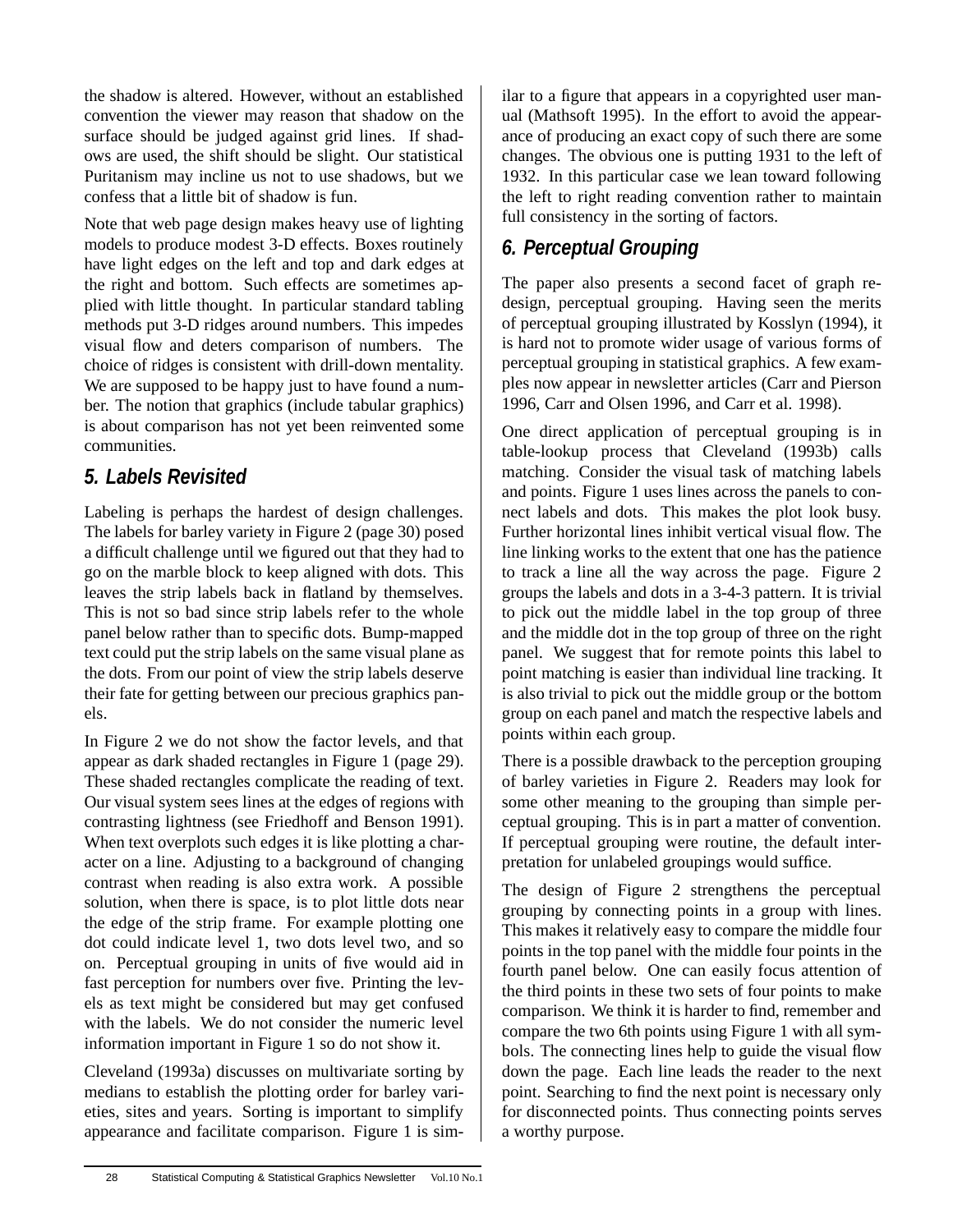

**Figure 1:** A Trellis Graphics dot plot with strip labels.

There are at least two drawbacks to the connecting lines. First, treatment of points is not uniform. Some consecutive points are connected and others are not. Connecting all the points in a panel solve this problem. However, experience with such examples (see Wilkinson 1993 and Carr 1994) suggests that ten items provide too complicated a shape to store in short term memory. It is not a small perceptual group. The unequal treatment becomes a price that we are willing to pay for the advantage of rapid comparison.

The second drawback is that there seems to be a graphic convention to avoid connecting points unless linear interpolation is implied. This convention is routinely violated in time series line plots. The designers of such time series graphic do not typically plan to defend the idea of precise linear interpolated between values even if such values are plausible. In Figure 2 we connect consecutive points based on the multivariate-sortingestablished rank order. One could interpret the points along the connecting lines as being interpolated values for mixing barley varieties, but this is not what we intend. We want to guide the visual flow down the page. We are willing to pay the price of confusing those who might spatially interpolate population values between New York and Paris because the rank ordered population dots are connected on a graph.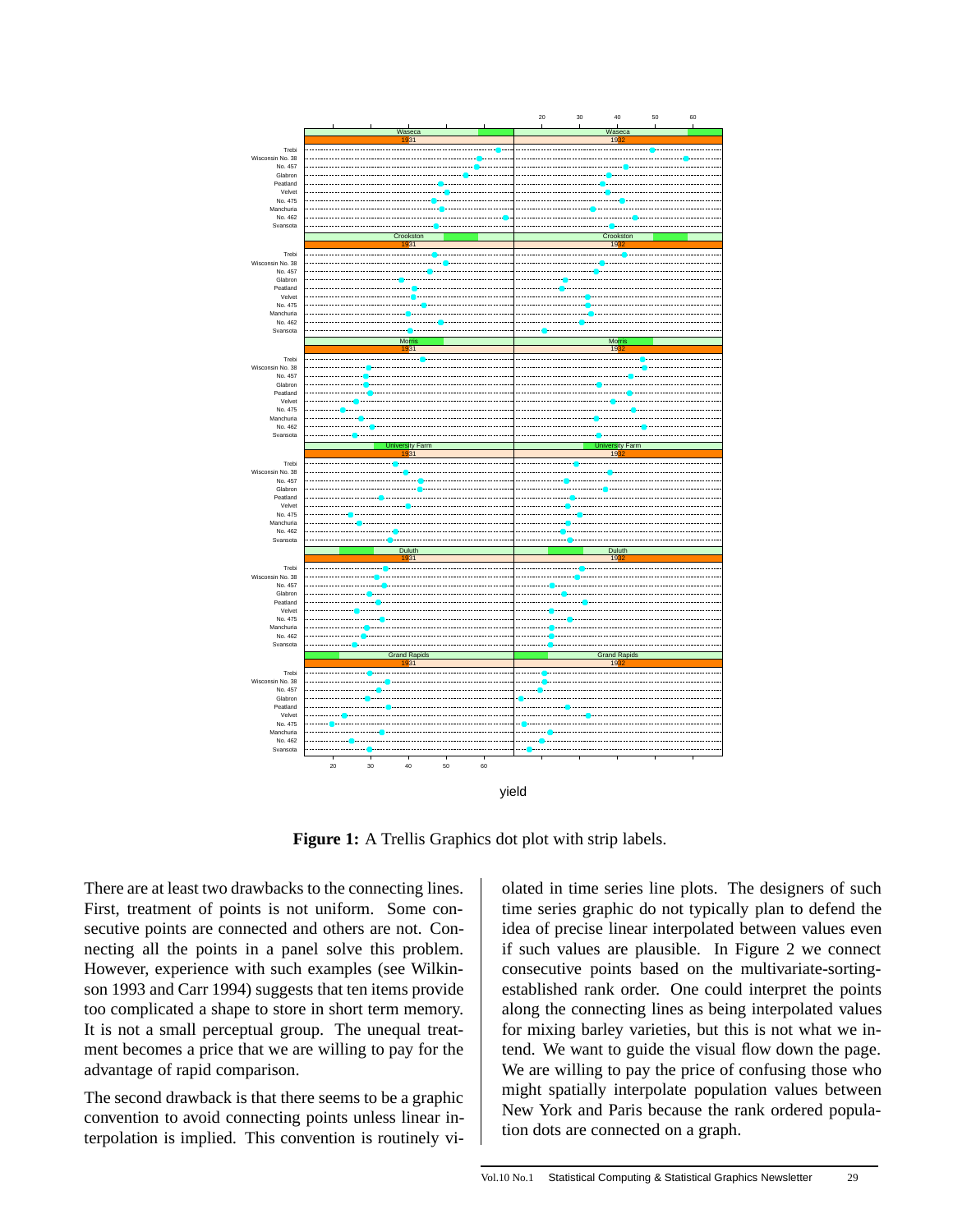Barley Yield



**Figure 2:** An enhanced dot plot, making use of lighting and perceptual grouping.

#### **7. Access and Thoughts Spawned by Figure 2**

We produced the graphics in this paper using Splus. Script files for the examples are available via anonymous ftp to galaxy.gmu.edu. Change directory to pub/dcarr/newsletter/lightlayer.

Lighting models, doubling buffering for animation, map layer composition and a host of other graphics tools have long been used in computer graphics or in GIS environments. The computer human interface community is experimenting with some very interesting interaction methods. This gives pause for thought. Yes, the business graphics in spreadsheet software are very old designs. However, the graphics that many of us statistical packages user cope with is also very old. One can go only so far by putting new wrappers on old graphics engines. Our community could use more modern environments for combining statistical transformation with visual representations.

This paper skips over several variations and extensions of methods used in the design of Figure 2. Some very old density and texture applications that use 3-D lighting models have yet to see the light of publication. Looking forward, the power of using lines and "ribbons" and translucent surfaces in statistical graphics is far from been fully appreciated. Much work remains.

Some of what remains to be done may seem surprisingly simple. A perceptual question raised by Figure 2 is, "how close is the graphic." Vocal presentations can be too soft, meet the listener half way, or be too loud. Graphics can go all the way from being too remote to being "in your face." An example of the latter is a full